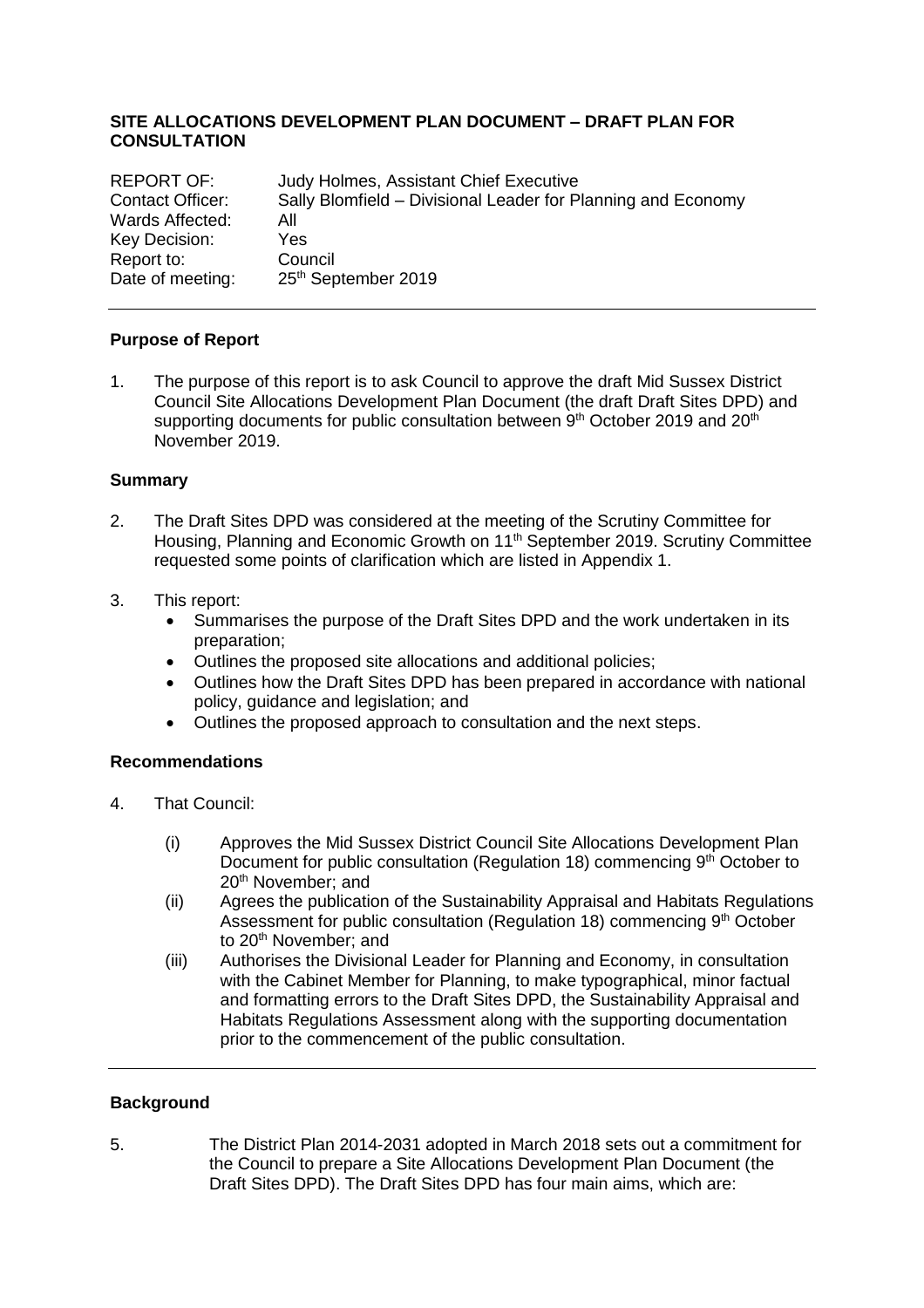- (i) to allocate sufficient housing sites to address the residual necessary to meet the identified housing requirement for the district up to 2031 in accordance with the Spatial Strategy set out in the District Plan;
- (ii) to allocate sufficient employment land to meet the residual need and in line with policy requirements set out in District Plan Policy DP1: Sustainable Economic Development;
- (iii) to allocate a site for a Science and Technology Park west of Burgess Hill in line with policy requirements set out in District Plan Policy DP1: Sustainable Economic Development, and
- (iv) to identify and set out Strategic Policies necessary to complement or replace those set out in the District Plan to deliver sustainable development.
- 6. This report summarises the preparation of the Draft Sites DPD and recommends the sites for inclusion in the Draft Sites DPD. The Draft Sites DPD has been prepared in line with legislative requirements, the government's policies and guidance and has been over seen by a cross party Members Working Group and Scrutiny Committee.
- 7. The draft Sites DPD was reviewed by the Scrutiny Committee for Housing, Planning and Economic Growth on 11<sup>th</sup> September 2019 at which Committee requested changes to provide clarification on 3 specific issues. These can be found at Appendix 1.

## **Housing**

 $\overline{a}$ 

## *Housing Requirement*

- 8. One of the most important aims of the Draft Sites DPD is to allocate sufficient housing sites to address the residual necessary to meet the agreed housing requirement for the plan period up to 2031 as set out in the adopted District Plan. This is necessary to ensure the Council can continue to demonstrate a deliverable five-year housing land supply and ensure the District Plan continues to form the basis for planning decision making in the District.
- 9. The District Plan Policy DP4: Housing sets out the housing requirement for the District for the plan period of 16,390 dwellings. It is important to note that the housing requirement has been 'fixed' by the adopted District Plan and it is not the role of the Draft Sites DPD to revisit this.

## *Housing Residual Figure*

- 10. District Plan Policy DP4 sets out how the minimum number of homes required is to be met giving consideration to; Completions, Commitments, Strategic Allocations and Windfalls. This left a residual figure of **2,439 dwellings as at March 2018<sup>1</sup>** .
- 11. At the Scrutiny Committee for Housing, Planning and Community in November 2018, officers recommended that the Council consider allocating sufficient sites to meet this residual figure in full. However, since then additional work has been undertaken to review and establish the most up-to-date residual figure. Key changes include:
	- Additional housing completions;
	- Changes in the number of units identified as part of the Allocations to reflect planning permissions;

<sup>1</sup> This figure is dated April 2017 as set out in the District Plan adopted March 2018.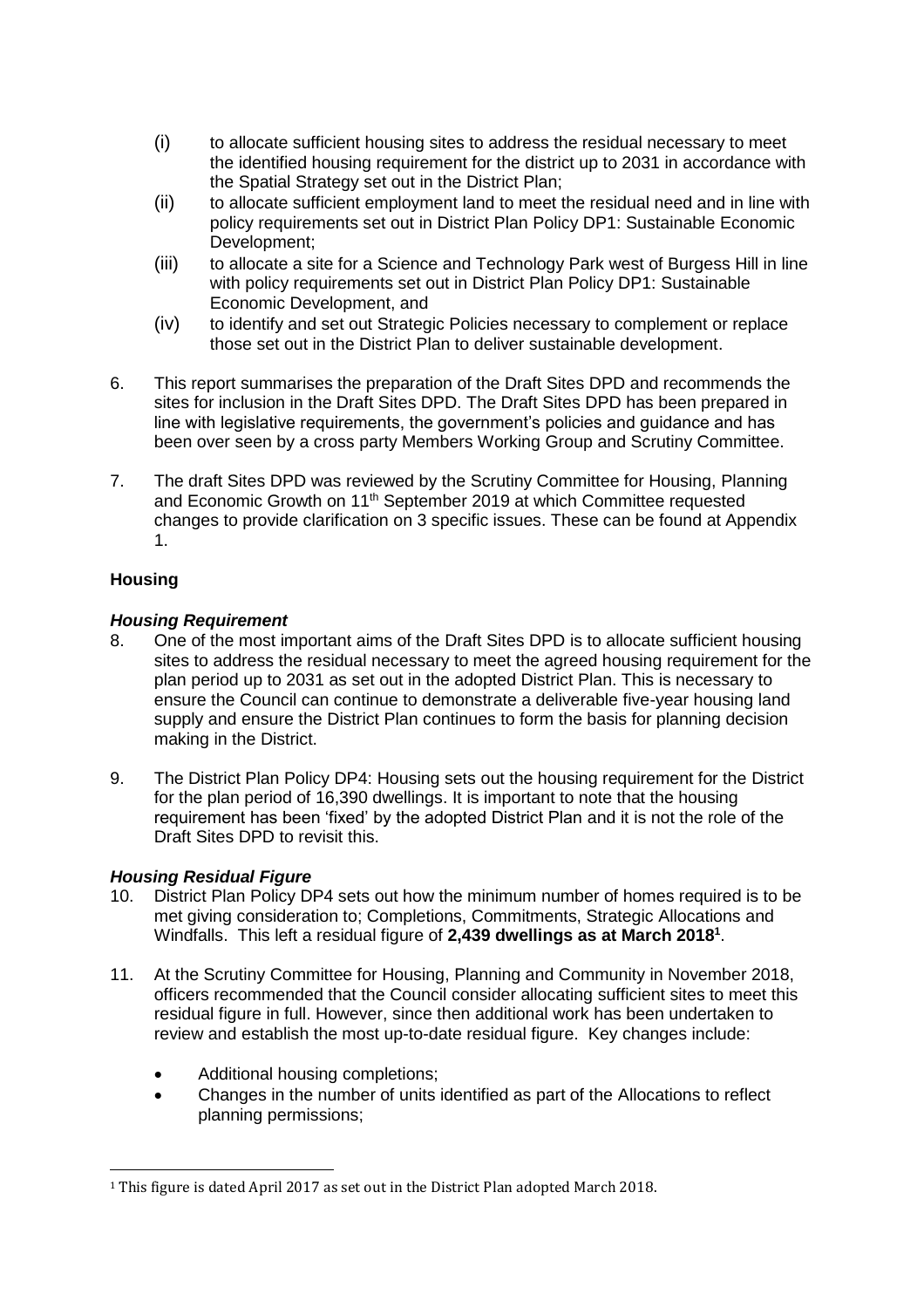- Changes to the number of units to be delivered at the Northern Arc in the plan period; and
- An updated windfall calculation
- 12. Following the updated definition for windfalls in the NPFF, policy DP6 in the District Plan, and past delivery, the windfall allowance has increased from 45 dwellings per year to **84 dwellings per year**. This equates to a windfall allowance of 588 dwellings for years six onwards for the rest of the plan period up to 2031. The revised methodology is summarised in the supporting documentation (listed in **Appendix 2**).
- 13. The revised housing supply figures are set out below in Table 1, which illustrates that the 'residual' currently necessary to fully meet the district housing requirement is **1,507 dwellings as at April 2019**. This should be regarded as the 'minimum' number of dwellings to be allocated in the Draft Sites DPD to ensure the district housing requirement is fully met.

| .<br>Category                                                           | Number of<br><b>Dwellings</b>         |       |
|-------------------------------------------------------------------------|---------------------------------------|-------|
| Housing Requirement for the full plan period (April 2014 to March 2031) | 16.390                                |       |
| Housing Completions (April 2014 to March 2019)                          | 3.914                                 |       |
| <b>Housing Supply</b><br>(April 2014 to March 2019)                     | 7.094                                 |       |
|                                                                         | District Plan 2014-2031 - Allocations | 3.287 |
|                                                                         | Windfalls                             | 588   |
| Residual necessary to fully meet the District Housing Requirement       | 1,507                                 |       |

#### **Table 1: Housing Supply Position at April 2019**

## *Housing - Sites*

*Site Selection Methodology and Technical Work*

- 14. A robust methodology, consistent with national policy and guidance, has been developed in order to select sites for inclusion in the Draft Sites DPD. The development of the methodology was overseen by a Members Site Allocations Working Group (SAWG) at every stage of the process and was considered by the Scrutiny Committee for Housing, Planning and Community at meetings in January 2017 September and November 2018. The methodology is summarised below and in the Site Selection Papers.
- 15. The first stage of the methodology involved preparation of the Council's Strategic Housing Economic Land Availability Assessment (SHELAA), which followed a 'call-forsites' consultation that identified a pool of 241 potential sites. A small number of sites were excluded from further consideration in the SHELAA due to high-level constraints, such as being located within the floodplain, or because they did not meet the site size threshold of 5 units/0.25ha set out within the SHELAA methodology.
- 16. The second stage of the process consisted of a high level assessment of the sites identified in the SHELAA for conformity with the District Plan Spatial Strategy set out in District Plan policies DP4 and DP6. Sites were discounted if they were more than approximately 150m from an existing settlement boundary or if the scale of the site was significant at an individual settlement level in relation to the Settlement Hierarchy.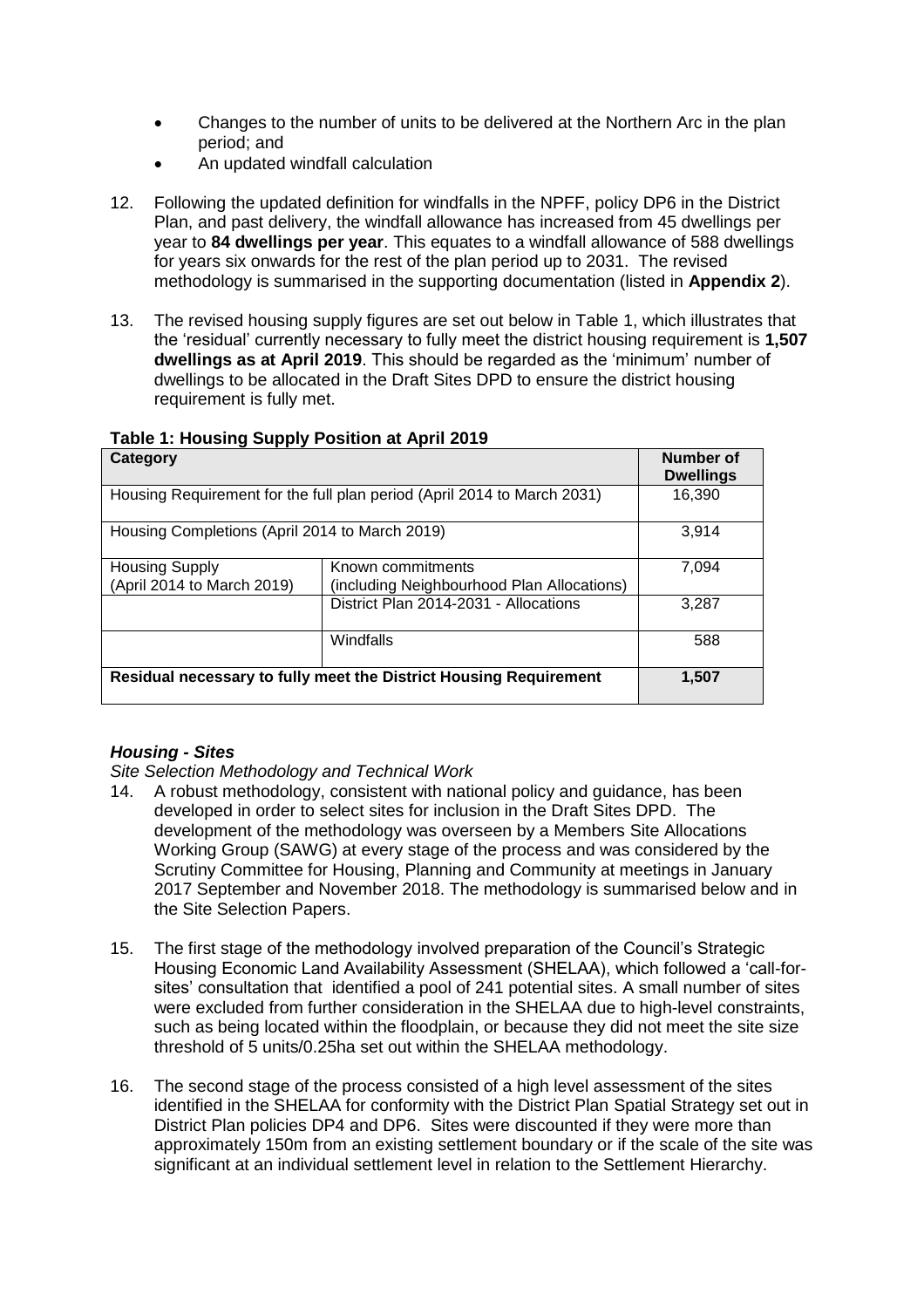- 17. The third stage of the process, the 'detailed assessment' considered 142 sites against the site selection criteria set out within Site Selection Paper 2, which the Scrutiny Committee considered in November 2018. This stage was also subject to a comprehensive 'fact-check' where the site promoters of all 142 sites were invited to provide detailed comments on the draft assessment. This resulted in 47 sites being identified for detailed consideration at the next stage.
- 18. These 47 sites were presented to the SAWG as 3 potential options all of which could be suitable for inclusion in the Draft Sites DPD, subject to further technical work (see table 2 and paragraph 20).
- 19. Sustainability Appraisal (SA) is a legislative requirement to be undertaken alongside the preparation of the Site Allocations DPD and an SA Report is published alongside this report . The role of the SA is to assess reasonable alternatives. The three options were assessed as reasonable alternatives. There is a non-technical summary available, along with an overview of how the SA has informed the site selection process set out within the Site Selection Topic Paper (listed in **Appendix 2**).
- 20. The sites included in the three options are consistent with the Council's Spatial Strategy as set out in the adopted District Plan. This policy provides an indication of the number of dwellings required at each settlement, and has been updated in light of the amendments to the residual housing figure. The three options ensure the housing requirement for each of the settlement categories (see **Appendix 4**) are met. This is considered to be an appropriate strategy because it meets the Council's Spatial Strategy which seeks to focus growth as far as possible to upper tier settlements given that they offer the widest range of services and facilities and access to public transport and employment.

## *Identification of Reasonable Alternatives and Preferred Option*

- 21. Therefore the fourth stage was the assessment of reasonable alternatives which was informed by detailed engagement with a range of stakeholders and experts, by the Sustainability Appraisal, and by detailed evidence for Transport, Air Quality and the Habitats Regulations Assessment (HRA) (listed in **Appendix 2**). The 'detailed evidence testing' was undertaken iteratively alongside preparation of the Council's **Sustainability Appraisal** (SA). This involved two main steps, an assessment of all the shortlisted sites from Stage 3 (i.e. 47 sites) on a settlement by settlement basis; and the identification of the three reasonable alternatives.
- 22. The reasonable alternatives consisted of the three options summarised in Table 2: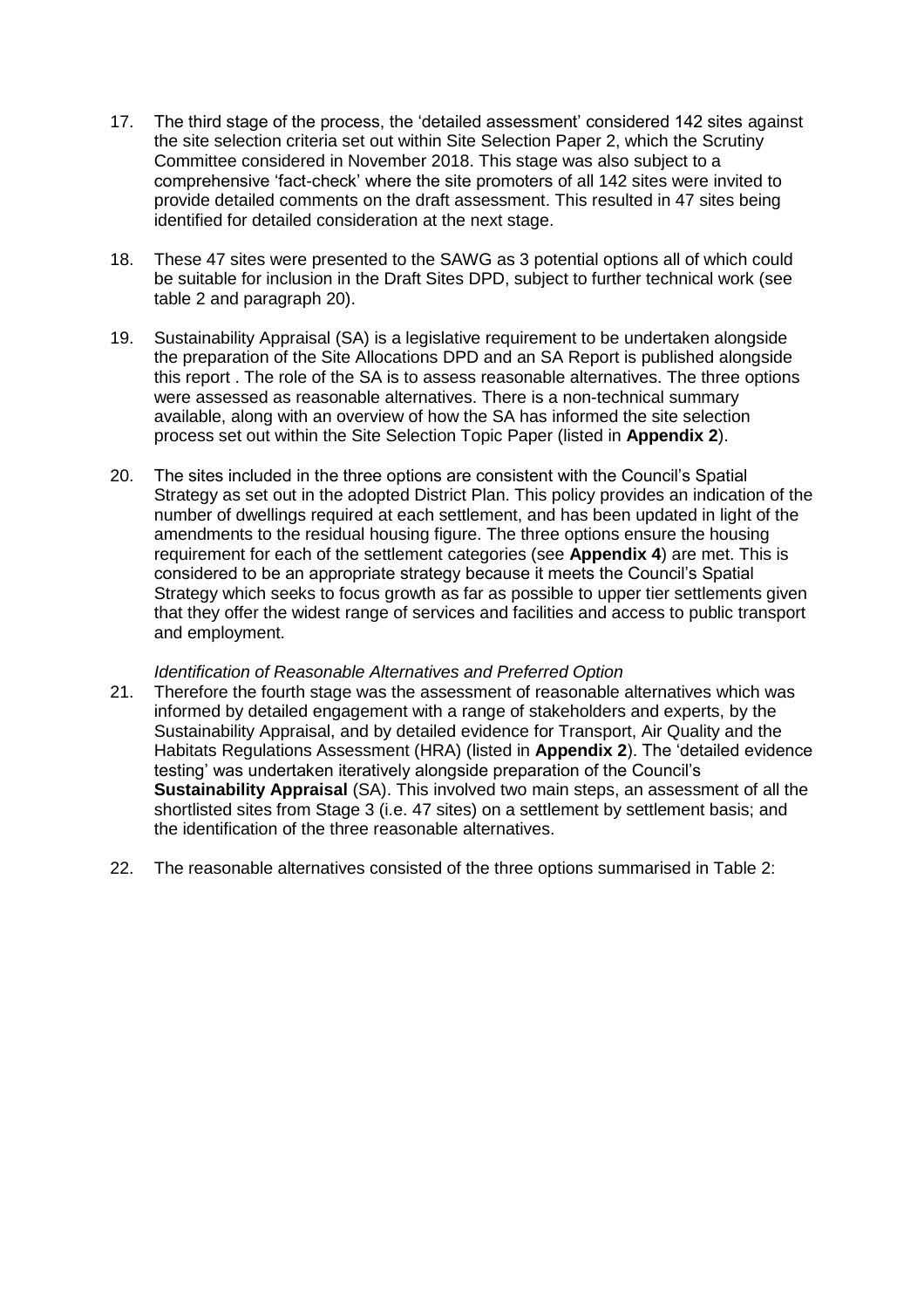## **Table 2: Summary of 'Reasonable Alternative' options tested to inform the MSDC Site Allocations Preferred Options Document**

| <b>Option</b><br><b>Number</b> | <b>Description</b>                                                                                    |
|--------------------------------|-------------------------------------------------------------------------------------------------------|
|                                | 20 sites providing 1,619 dwellings                                                                    |
| 1                              | This options ensures the necessary residual is met with a small<br>additional supply of 112 dwellings |
| $\mathbf{2}$                   | 22 sites (as option 1) plus 2 additional sites at Burgess Hill providing<br>1,962 dwellings           |
|                                | This option provides for a larger additional supply of 455 dwellings                                  |
| 3                              | 21 sites (as option 1) plus 1 additional site at Haywards Heath<br>providing 2,249 dwellings          |
|                                | This option provides for a higher additional supply of 742 dwellings                                  |

- 23. The Council's SA has tested each of the shortlisted sites, individually; on a settlementby-settlement basis, and the three Options described by this report (these are defined in the SA as Reasonable Alternatives and is a step required by legislation).
- 24. The final stage of technical evidence testing was to assess Options 2 and 3. The sites included in Option 1 are common to both of these options and provides for a smaller additional supply of housing than either Options 2 or 3. Consequently, it is assumed that if Options 2 and 3 are acceptable from a technical evidence perspective, that Option 1 will also be acceptable.
- 25. Following the Sustainability Assessment the high level findings from this work are:
	- There are generally very small differences in the results between Options 2 and 3 (Option 3 is marginally worse than Option 2) in relation to transport, air quality and HRA impacts;
	- Proposed highway mitigations are largely successful in removing any potential 'severe' impacts;
	- Two locations on the highway network remain at 'severe' for both options after consideration of initial mitigation proposals. These result from the proposed Science and Technology Park at Burgess Hill. However, the impacts are considered to be capable of being mitigated successfully following further detailed work. Further work will inform the next stage of preparing the Draft Sites DPD to ensure the final version of the plan does not lead to any 'severe' impacts;
	- Overall, the air quality testing has shown that neither of the two options would lead to significant air quality impacts within and near the Stonepounds Crossroads AQMA;
	- Although Air quality results relating to Ashdown Forest identify 'potential' to cause adverse impacts, the Habitats Regulations Assessment, given consideration to all factors, and potential mitigation, concludes that any impacts are low enough to be ruled out from having adverse effects; and
	- The overall conclusion within the HRA giving regard to all potential impacts is that there are no adverse effects.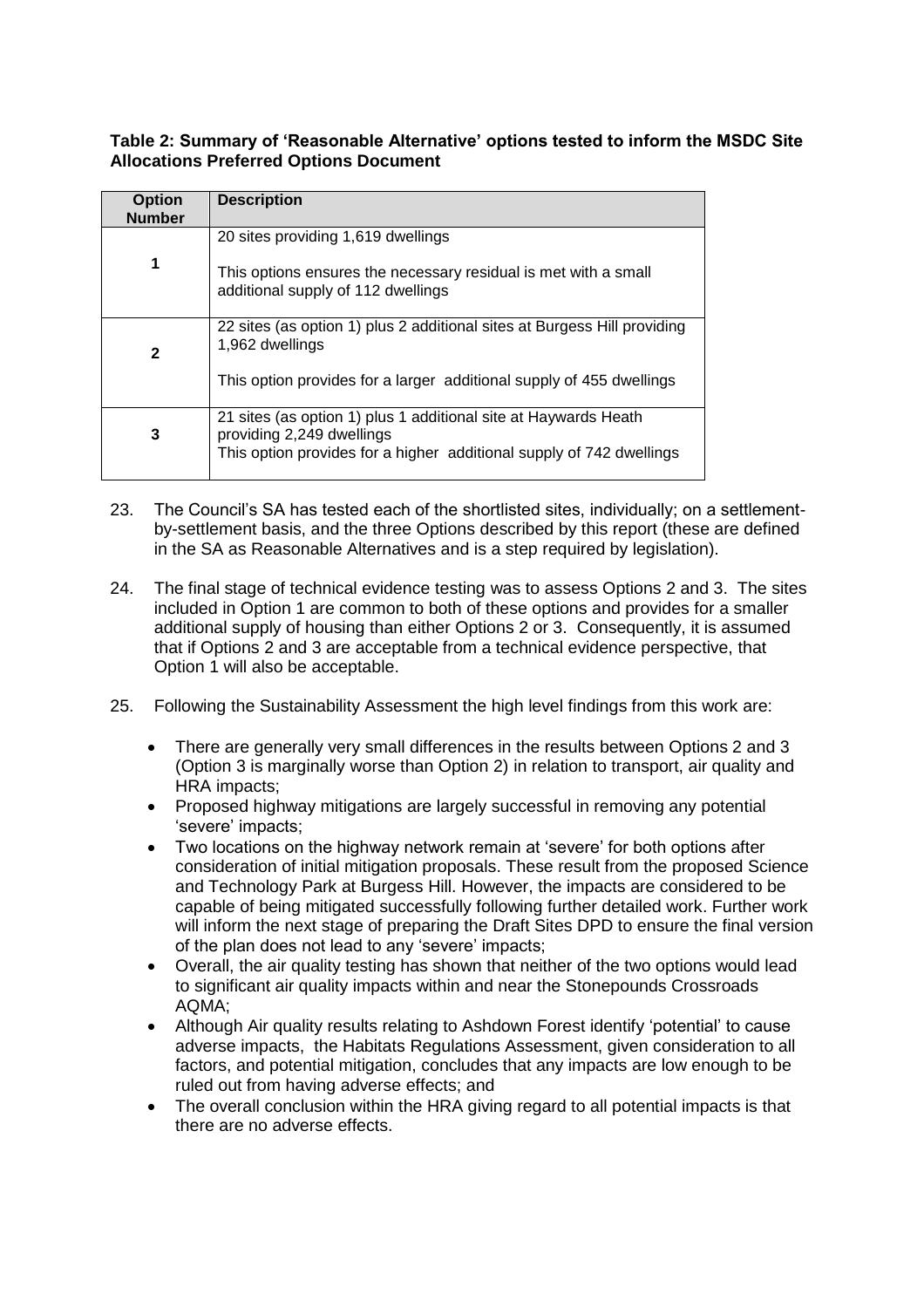- 26. It must be remembered that the housing figures are considered the minimum and the thrust of the Council's policy is to significantly boost the supply of housing. In addition some housing over-supply provides additional flexibility and resilience and is important to ensure the Council can continue to maintain a rolling five-year housing land supply.
- 27. Twenty sites are common to all three options. These sites emerged from the site selection methodology as the best performing and most suitable sites overall having considered all the factors of the process taken together.
- 28. **Appendix 3** illustrates how the number of sites being considered at each stage of the methodology was refined following assessment.

#### *Assessment of Options*

- 29. In sustainability terms, Option 1 is not favoured as it does not provide sufficient flexibility and resilience to ensure the Council can continue to maintain a land supply position. Option 3 is not recommended as the level of growth is significantly above that required, the allocation does not meet the Spatial Strategy due to the scale of growth proposed at Category 1 and Haywards Heath significantly exceeds the identified need.
- 30. Following consideration of all the relevant factors and careful consideration by SAWG, Option 2 is considered to be the best performing option overall and is therefore recommended as the most appropriate option for inclusion in the Draft Draft Sites DPD. This ensures the residual is fully met, it provides a reasonable over-allocation to provide flexibility, provides a range of sites across a wide geographical area and of a variety of sizes and best delivers District Plan policies DP4 and DP6. It also ensures that any potential impacts relating to highways, air quality or Habitats Regulations Assessment (HRA) are minimised.
- 31. The sites that make up the recommendation for inclusion within the 'Draft Plan' Site Allocations Document are shown at **Table 3**. These consist of the 20 sites that are common to all three options that were identified as the most appropriate overall, plus the two additional sites at Folders Lane Burgess Hill.

## *Implications for 5 Year Housing Land Supply*

 $\overline{a}$ 

- 32. The Council's five-year housing land supply (5YHLS) position is currently **5.64 years (as at April 2019)**2. It is estimated that the addition of the sites proposed within Option 2, would increase this to **6.47 years**. This increase is helped by the predominantly small nature of the sites and their geographical distribution across the district in accordance with the Spatial Strategy.
- 33. The Council must also satisfy Paragraph 68 of the NPPF that requires 'at least' 10% of the housing requirement being provided for on sites no larger than one hectare. With consideration to existing completions and commitments, it is estimated that around 14% of the housing requirement would be provided on sites no larger than one hectare.

<sup>2</sup> Mid Sussex District Council. (2019). *Housing Land Supply Position: Annual Position Statement.*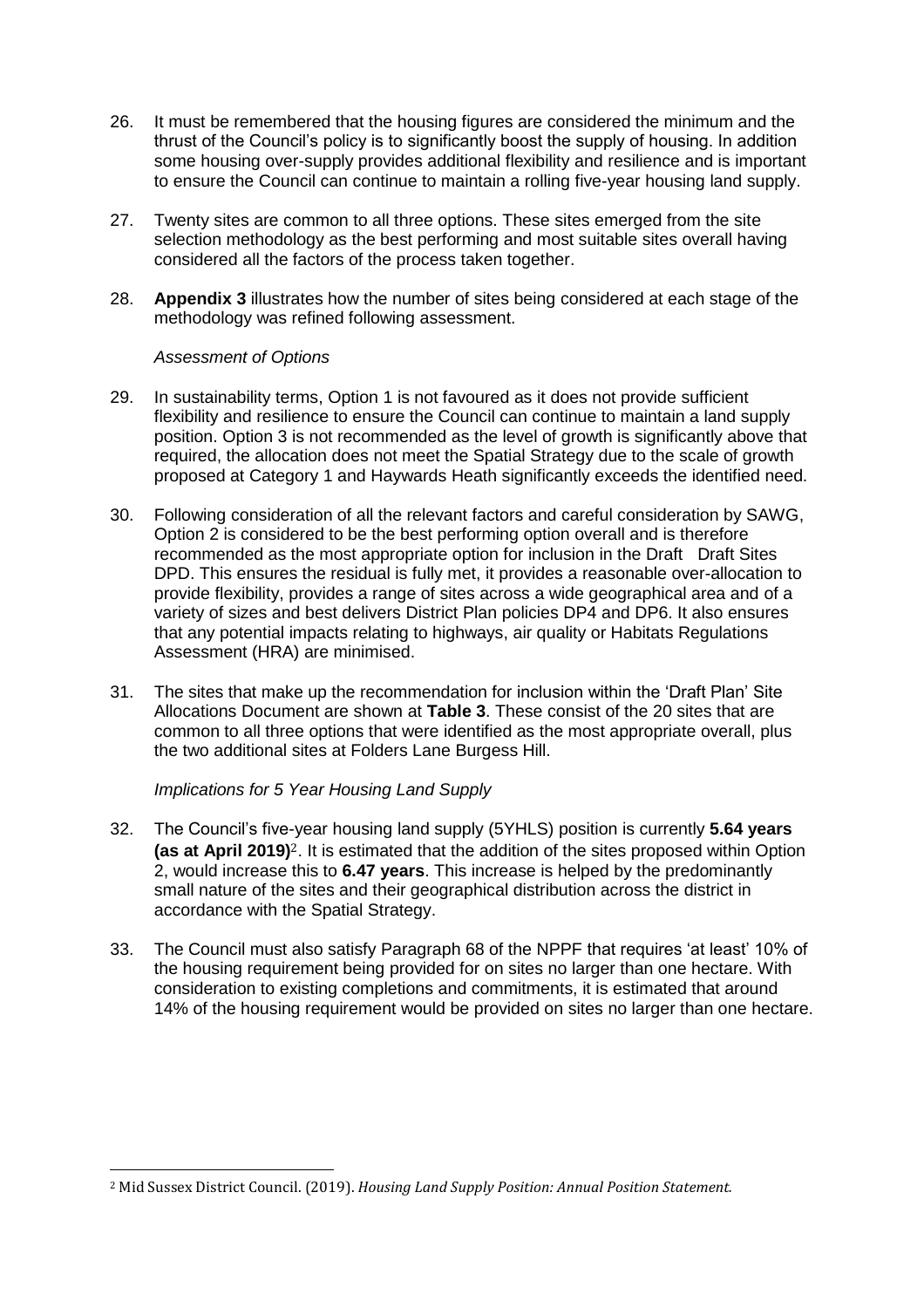|  | <b>Table 3: Proposed Site Allocations</b> |  |  |
|--|-------------------------------------------|--|--|
|--|-------------------------------------------|--|--|

| <b>Settlement</b><br><b>Type</b>         | Settlement/<br><b>Parish</b> | <b>Site Name</b>                                      | <b>Policy</b><br><b>Reference</b> | <b>Number of</b><br><b>Dwellings</b> |                 |
|------------------------------------------|------------------------------|-------------------------------------------------------|-----------------------------------|--------------------------------------|-----------------|
|                                          |                              |                                                       |                                   | <b>Site</b>                          | <b>Category</b> |
| Category $1 -$                           | <b>Burgess Hill</b>          | Land South of 96 Folders Lane                         | <b>SA 12</b>                      | 43                                   |                 |
| Town                                     |                              | Land South of Folders Lane and<br>East of Keymer Road | <b>SA 13</b>                      | 300                                  |                 |
|                                          |                              | Land South of Selby Close                             | <b>SA 15</b>                      | 12                                   |                 |
|                                          |                              | Land South of Southway                                | <b>SA 16</b>                      | 30                                   |                 |
|                                          |                              | The Brow and St. Wilfrid's<br>School                  | <b>SA 17</b>                      | 200                                  | 1,412           |
|                                          |                              | Woodfield House, Isaacs Lane                          | <b>SA 18</b>                      | 30                                   |                 |
|                                          | <b>East Grinstead</b>        | <b>East Grinstead Police Station</b>                  | $\overline{SA19}$                 | 22                                   |                 |
|                                          |                              | Land South of Crawley Down Rd                         | <b>SA 20</b>                      | 200                                  |                 |
|                                          |                              | Land South and West of<br>Imberhorne Upper School     | <b>SA 21</b>                      | 550                                  |                 |
|                                          | Haywards Heath               | Land at Rogers Farm, Fox Hill                         | <b>SA 22</b>                      | 25                                   |                 |
| Category 2-                              | <b>Crawley Down</b>          | Land North of Burleigh Lane                           | <b>SA 23</b>                      | 50                                   |                 |
| Larger Village<br>(Local Service         | Cuckfield                    | Land at Hanlye Lane East of<br><b>Ardingly Road</b>   | <b>SA 24</b>                      | 55                                   | 235             |
| Centre)                                  | <b>Hassocks</b>              | Land North of Shepherds Walk                          | <b>SA 25</b>                      | 130                                  |                 |
| Category $3 -$                           | Ardingly                     | Land West of Selsfield Road                           | $\overline{SA}$ 26                | 100                                  |                 |
| <b>Medium Sized</b><br>Village           | <b>Ashurst Wood</b>          | Land South of Hammerwood<br>Road                      | <b>SA 27</b>                      | 12                                   |                 |
|                                          | <b>Handcross</b>             | Land at St. Martin Close (West)                       | <b>SA 28</b>                      | 65                                   |                 |
|                                          | <b>Horsted Keynes</b>        | Land South of The Old Police<br>House                 | <b>SA 29</b>                      | 25                                   |                 |
|                                          |                              | Land South of St. Stephens<br>Church                  | <b>SA 30</b>                      | 30                                   | 303             |
|                                          | Sayers<br>Common             | Land to the North of Lyndon,<br>Reeds Lane            | <b>SA 31</b>                      | 35                                   |                 |
|                                          | Scaynes Hill                 | Land to the rear of Rear of<br>Firlands, Church Road  | <b>SA 32</b>                      | 20                                   |                 |
|                                          | <b>Turners Hill</b>          | Withypitts Farm, Selsfield Road                       | SA 33                             | 16                                   |                 |
| Category 4-<br><b>Smaller</b><br>Village | Ansty                        | <b>Ansty Cross Garage</b>                             | <b>SA 34</b>                      | $\overline{12}$                      | 12              |
| <b>Total</b>                             |                              |                                                       |                                   | 1,962                                | 1,962           |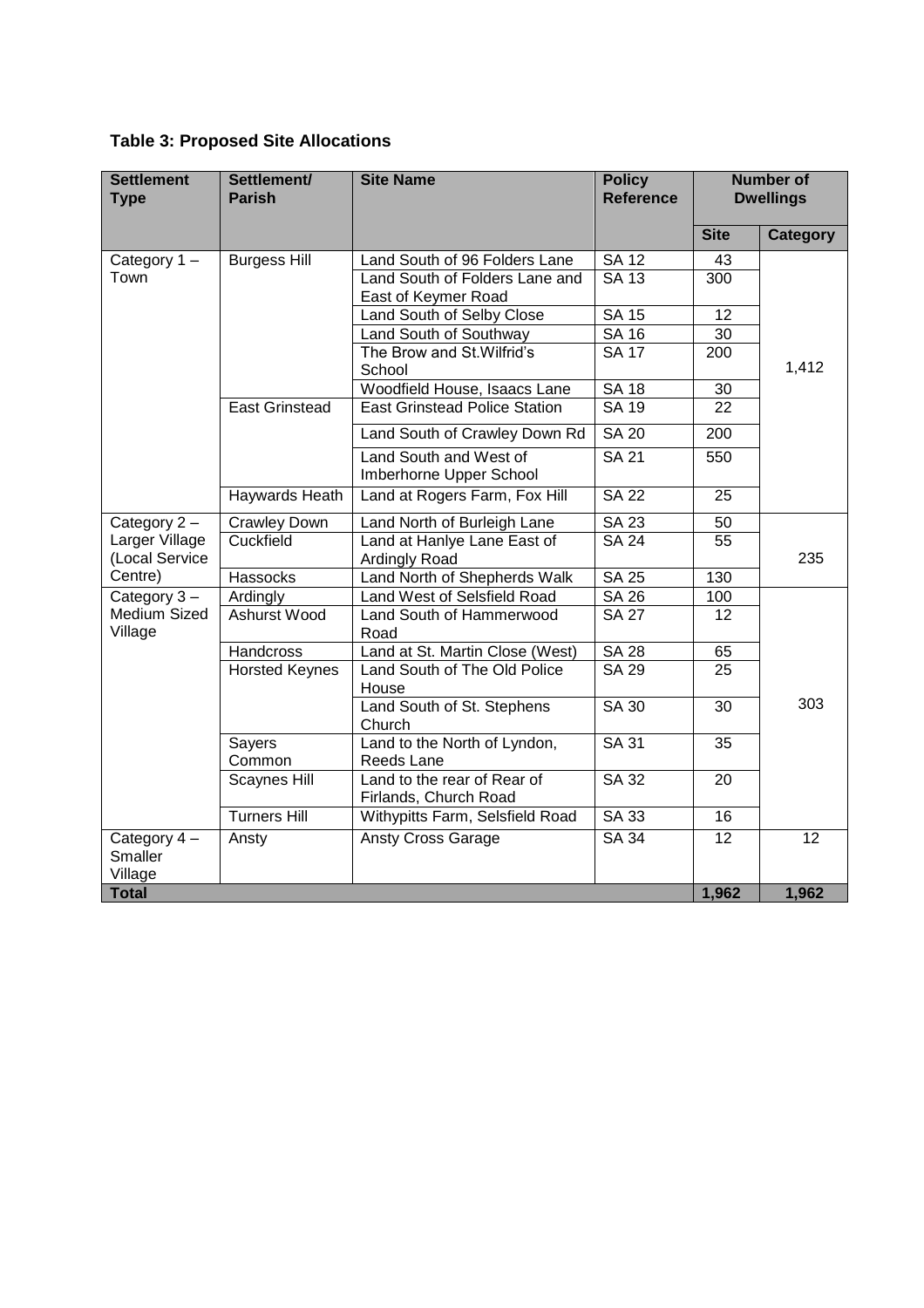## **Employment**

- 34. Updated employment evidence, commissioned by the Council to take account of the recent employment forecast statistics, identified that a total requirement of around 35 to 40 hectares is needed up to 2031<sup>3</sup>. As 25 hectares employment land has already been allocated at Burgess Hill, within District Plan Policy DP1, this leaves a residual requirement of 10-15 hectares to be allocated within the Site Allocations Document.
- 35. The Draft Sites DPD Policy **SA1: Sustainable Economic Development – Additional Site Allocations** allocates six new sites for employment use, plus an expansion at Bolney Grange Business Park, totaling approximately 17ha. The process for selecting these sites for allocation is set out in the Employment Topic Paper and Sustainability Appraisal (listed in **Appendix 2**).

## **Science and Technology Park**

- 36. District Plan policy **DP1: Sustainable Economic Development** identifies a broad location for a Science and Technology Park to the west of Burgess Hill, to support research and development and provide high quality employment for the wider area. The principle of the allocation and location itself was based upon a range of documents which assessed deliverability, market demand, feasibility and suitability.
- 37. The Coast to Capital Strategic Economic Plan (2014) (SEP) identified Burgess Hill as a strategic growth location. This was on the basis of the collective Northern Arc strategic development (3,500 homes), The Hub business park (creating approximately 1,000 new jobs) and the potential for the Science and Technology Park to provide 100,000m<sup>2</sup> of employment floorspace and 2,500 new jobs. The SEP supported the potential for the Science and Technology Park and recognised that it would impact positively on the wider region and beyond, supporting high end economic and business growth across the Coast to Capital and South East Local Economic Partnership areas.
- 38. Two specific sites have been promoted within the broad location to the west of Burgess Hill, essentially to the north and south of the A2300. Both sites were assessed against the employment criteria set out in Site Selection Paper 2. The conclusions of this assessment didn't provide a clear distinction between the two sites, therefore the promoters were asked to provide further detailed information based on a series of 14 questions. The questions requested details of proposed uses, vision, access and highways, and how any on-site constraints could be addressed.
- 39. Following assessment of the information provided for both sites, the site to the north of the A2300 has been concluded as the preferable option, principally for highway reasons. The proposed access mitigation for the park to the north of upgrades to an existing junction on the A2300 is shown to function more successfully than the access proposed by the site to the south which would involve the creation of a new junction on the A2300. Furthermore, the access solution proposed by the northern site is deliverable, within the land ownership of the site promoter. The northern site also benefits from better connectivity with the Northern Arc in pedestrian and cycle terms. Site Selection Paper 4: Employment explains the Council's rationale for selecting the preferred site option (listed in **Appendix 2**).

 $\overline{a}$ <sup>3</sup> Mid Sussex District Council. (2019). *Site Allocations Development Plan Document, Site Selection Paper 4: Employment Sites.*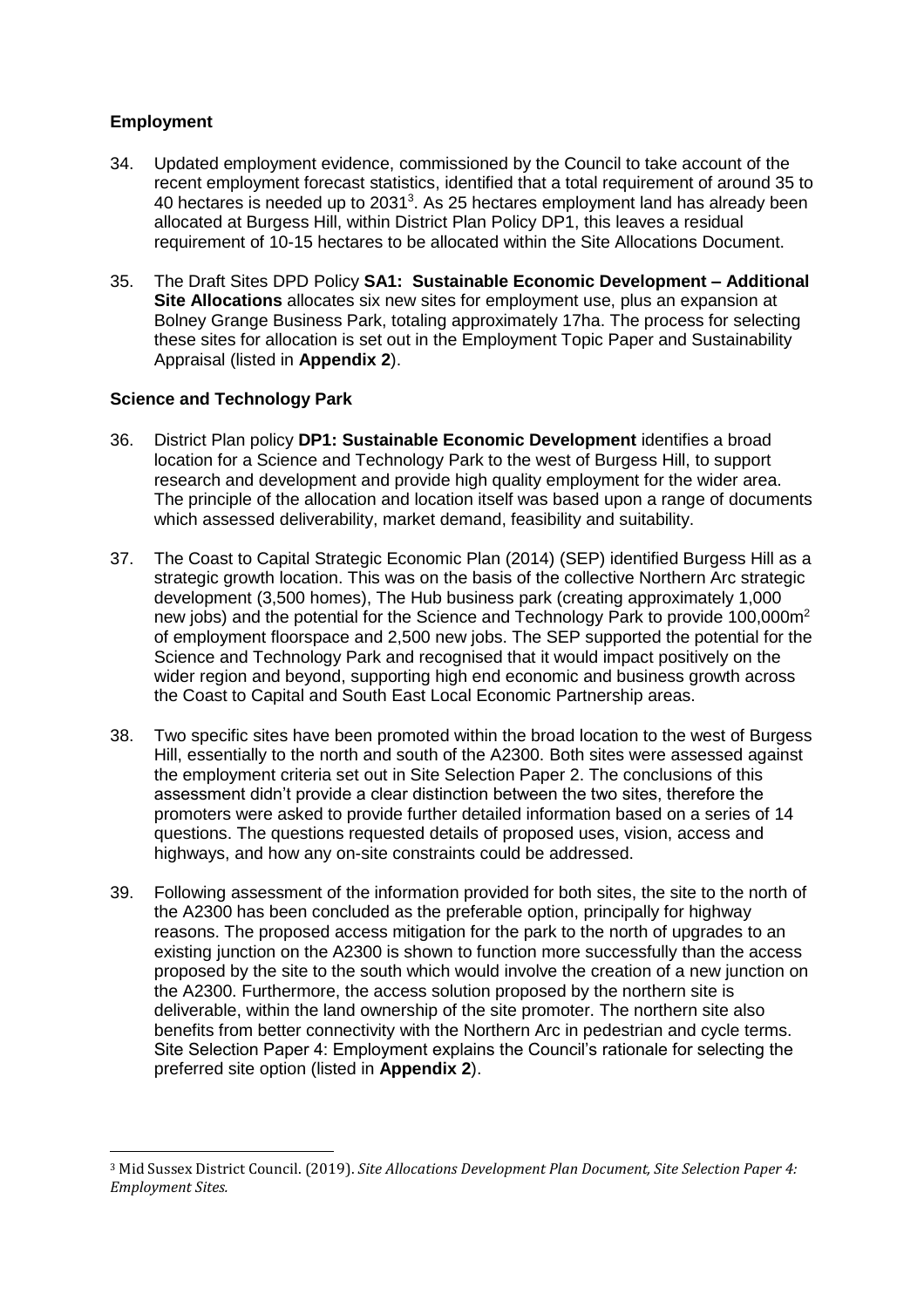## **Additional Strategic Policies**

- 40. Whilst the primary purpose of the Draft Sites DPD is to allocate sufficient housing and employment sites, the document also provides an opportunity for the Council to include a limited number of additional Strategic Policies that are considered to be necessary to complement, or replace, selected policies set out in the District Plan to deliver sustainable development.
- 41. The five additional policies proposed are summarised below. The proposed policies are considered necessary to complement the District Plan and provide additional guidance or clarity. In the case of SA 39: Air Quality, this policy replaces the relevant section of DP29.

## *Employment*

42. Policy SA 35 supplements District Plan policy DP1: Sustainable Economic Development by providing additional protection for the Districts existing employment sites. This is consistent with the Economic Development Strategy that was approved in 2018 aim to increase and minimise the loss of employment floorspace.

## *Air Quality*

43. This policy replaces the sections of DP29: Noise, Air and Light Pollution that relate to air quality as set out in the District Plan and provides additional clarity on how proposals will be expected to address any air quality impacts. The policy is informed by and makes reference to the recently prepared Air Quality and Emissions Guidance for Sussex (2019)<sup>4</sup> that has been prepared by the local authorities across Sussex, along with the County Council and a range of other stakeholders.

## *Transport*

 $\overline{a}$ 

- 44. This policy has been developed in partnership with West Sussex County Council, who as Highways Authority has responsibility for delivering highway infrastructure across the district working in partnership with Highways England.
- 45. The policy seeks to ensure that land is safeguarded to support the delivery of strategic transport schemes identified by West Sussex County Council that will be necessary to support planned growth across the district, including development set out in the District Plan 2014-2031.
- 46. The identified schemes are listed below and are considered necessary irrespective of the growth proposed within the Draft Sites DPD, although development set out within Draft Sites DPD can assist in funding and delivering some of these schemes.
	- A23/ A2300 Junction at Hickstead
	- A264 Corridor upgrades at Copthorne Hotel Junction
	- A22 Corridor upgrades at Felbridge, Imberhorne Lane and Lingfield Junctions
- 47. The areas to be safeguarded will be defined by detailed work in partnership with the County Council. The safeguarded areas will be set out in the final version of the Draft Sites DPD and are proposed as a precautionary measure to ensure that future delivery of the transport schemes are not prejudiced.

<sup>4</sup> *Air Quality and Emissions Mitigation Guidance for Sussex Authorities.* (2019).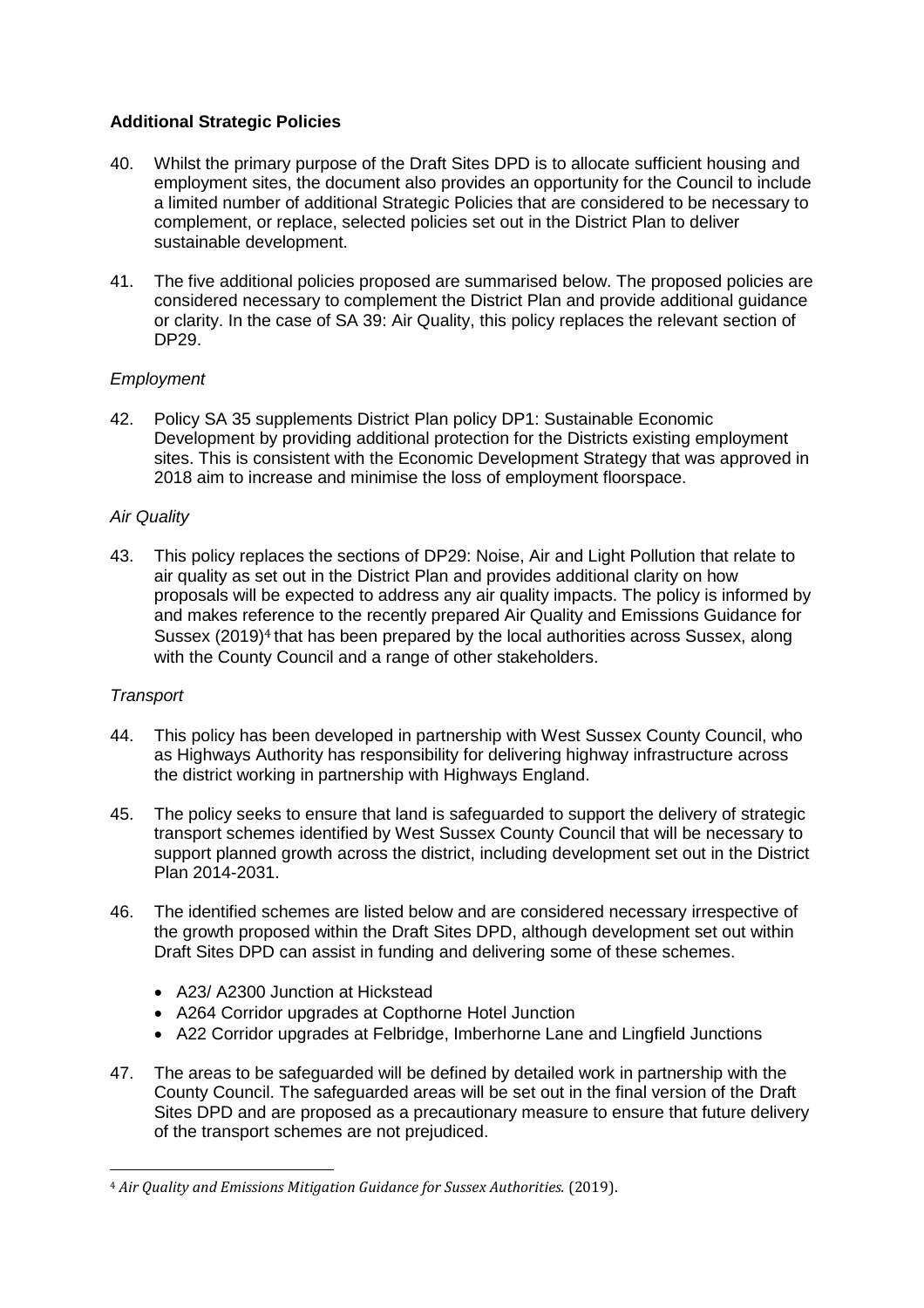- 48. The Council will ensure that any land needed for highway schemes is minimised and informed by appropriate detailed investigative work. *Connectivity Improvements*
- 49. Additional policies have been developed to support the safeguarding of land for, and delivery of, transport schemes related to the Burgess Hill growth programme and in particular, the ambitious programme of sustainable transport improvements. These relate to the expansion and upgrade of Wivelsfield Railway Station, to improve the efficient and effective operation of the station and increase the use of sustainable modes of travel and the Burgess Hill and Haywards Heath multifunctional network (for cycling, walking and equestrian). This network will promote road safety, reduce congestion and support healthy lifestyles. Policies SA36 and SA37 ensure that necessary land is safeguarded to ensure the delivery of these schemes is not prejudiced.

## **Compliance with national policy, guidance and regulations**

- 50. The plan has been prepared in compliance with the Planning and Compulsory Purchase Act 20045, and other relevant regulations. The NPPF indicates that Plans can be found sound if they are:
	- a) positively prepared<br>b) iustified
	- *iustified*
	- c) effective, and
	- d) consistent with national policy<sup>6</sup>.
- 51. The following sets out how the Draft Sites DPD meets these tests.
	- *a) Positively Prepared*
- 52. Officers consider the Draft Sites DPD has been positively prepared. The Council has worked, and continues to work, in partnership with its neighbouring authorities under the Duty-to-Cooperate and has carried out an ongoing Sustainability Appraisal to ensure that the Draft Sites DPD delivers sustainable development.
- 53. As the Draft Sites DPD is addressing housing and employment need already established by the District Plan, these are less significant Duty-to-Cooperate matters in the context of the Site Allocations document itself. Clearly these matters will be reviewed again in the future through the Local Plan review process.
- 54. Other important Duty-to-Cooperate matters for Mid Sussex include giving consideration to potential impacts on the South Downs National Park, High Weald Area of Outstanding Natural Beauty (AONB) and the Ashdown Forest Special Protection Area (SPA) and Special Area of Conservation (SAC). The National Park Authority, AONB Board and Natural England have all been engaged during the preparation of the plan and details of this are set out within the supporting papers and Habitats Regulations Report (listed in **Appendix 2**). It is considered that the plan does not negatively affect these matters.

 $\overline{a}$ <sup>5</sup> Planning and Compulsory Purchase Act 2004

<sup>6</sup> *National Planning Policy Framework.* (2019). para. 35.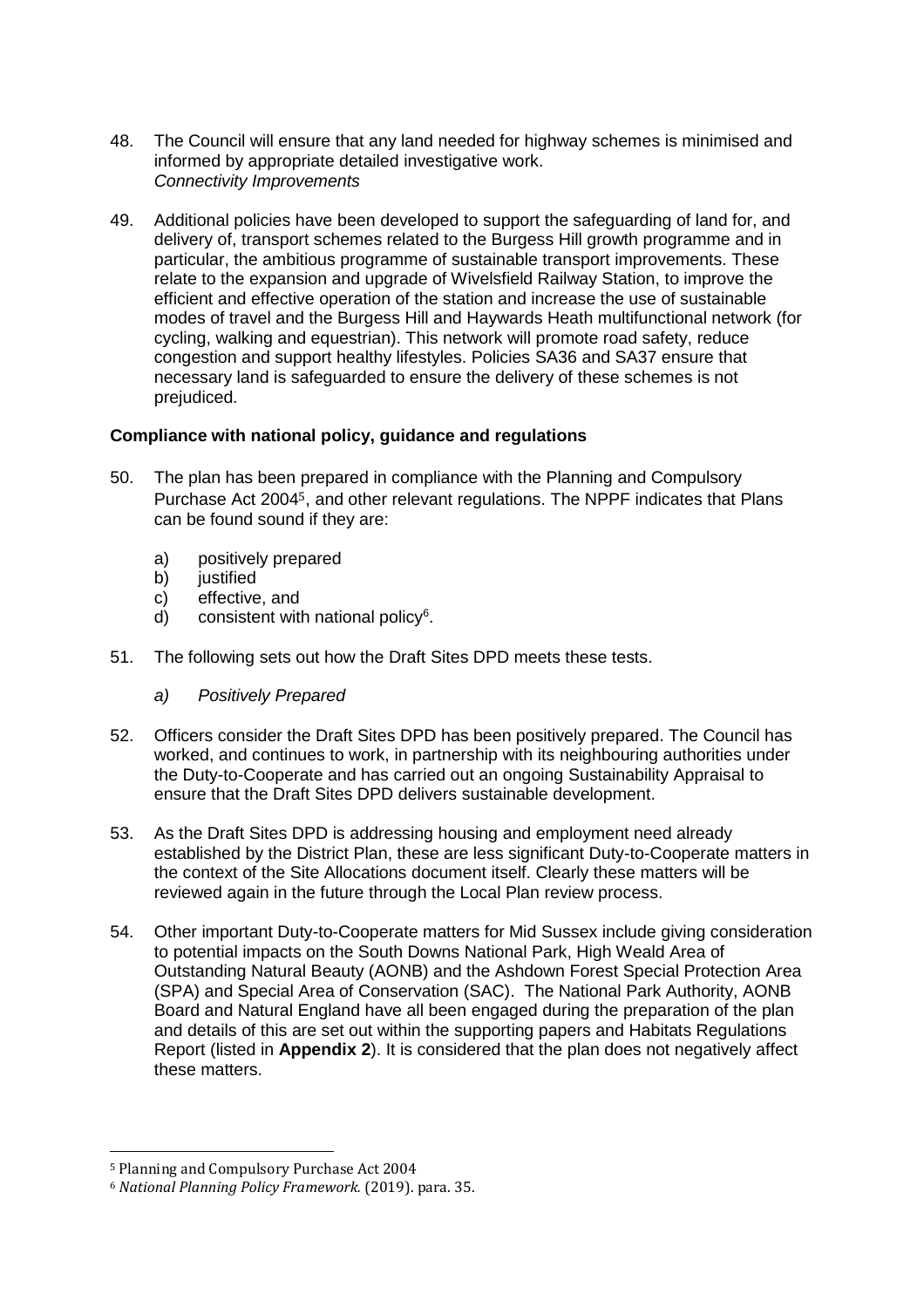- 55. Planning for strategic infrastructure, particularly for highways, is an important consideration, including for the Draft Sites DPD, and the Council continues to work with West Sussex County Council as Highways Authority, Highways England, and other stakeholders. Additional transport policies are proposed (discussed earlier in this report) and technical evidence has been prepared to inform the plan (**Appendix 2**).
- 56. The Draft Sites DPD identifies additional site allocations to 'fully' meet the objectively assessed development requirements for the district, including the agreed quantum of unmet housing need for the Northern West Sussex Housing Market area (HMA) to be addressed within Mid Sussex.
	- *b) A justified plan:*
- 57. Officers consider the Draft Sites DPD to be an appropriate strategy, taking into account the reasonable alternatives, and that the Plan is based on proportionate evidence.
- 58. The Draft Sites DPD complements the District Plan and the additional allocations are consistent with the Spatial Strategy and Settlement Hierarchy. The District Plan was based on a comprehensive understanding of the issues facing the district and this baseline has been updated to inform the Draft Sites DPD.
- 59. A series of reasonable alternatives were developed and considered to inform the Draft Sites DPD. The reasonable alternatives have been assessed through the Sustainability Appraisal (SA), which is described further below.
	- *c) An effective plan:*
- 60. The NPPF states that plans are sound if they are: *"effective - deliverable over the plan period, and based on effective joint working on cross-boundary strategic maters that have been dealt with rather than deferred, as evidenced by the statement of common ground"*
- 61. The Council has worked closely with landowners and developers to confirm that the additional sites proposed for allocation are deliverable. A Viability Study has been published alongside the Site Allocations Document (listed in **Appendix 2**).
- 62. The Council has worked closely with a range of organisations and key stakeholders such as West Sussex County Council, who are responsible for providing or managing key services, including education and transport, and the Environment Agency, Natural England and Historic England. A number of Statements of Common Ground have been prepared with a series of key stakeholders and these are published alongside a Topic Paper summarising the Council's approach to meeting its commitments under the Duty-to-Cooperate (**Appendix 2**) .
	- *d) Consistent with National Policy:*
- 63. Officers consider that the Draft Sites DPD is consistent with national policy and the preparation has involved the testing of reasonable alternatives through a Sustainability Appraisal (SA) which incorporates a Strategic Environmental Assessment (SEA) and a Habitats Regulations Assessment (HRA). Both reports have been published alongside this document (**Appendix 2**).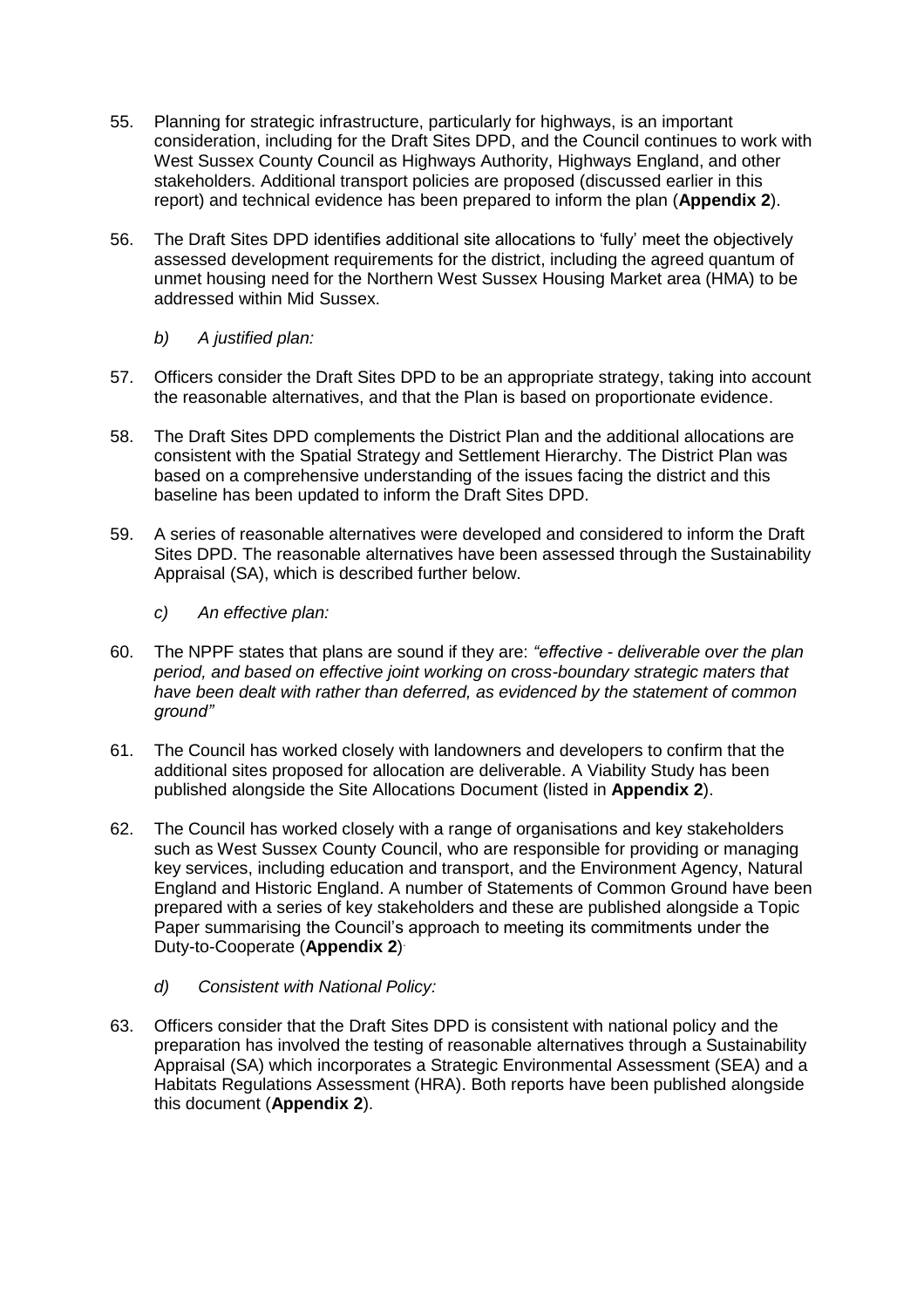## **Sustainability Appraisal report/Habitats Regulations Assessment**

64. In accordance with legal requirements, a Sustainability Appraisal report and a Habitats Regulations Assessment have been prepared to consider the potential impacts of the draft Sites DPD. These will be published for public consultation alongside the Plan itself. Summaries of both documents are appended to this report.

## **Approach to Consultation**

- 65. The Councils approach to consultation is set out in the Statement of Community Involvement (SCI), which is a 'code of practice' for how the council will engage people in planning processes.
- 66. The SCI commits the Council to prepare a 'Community Involvement Plan' for all planning policy documents. The Community Involvement Plan is appended to this report and sets out how the document will be produced, how and when community involvement will take place and what happens to the results of community involvement in taking decisions. The main consultation methods to be used will include:
	- o Press release, email alert and utilise social media where possible;
	- o Documentation available on Council website including an on-line response form;
	- $\circ$  Hard copies of documents available at the District's libraries, District, Town and Parish Council offices and help points;
	- o Letters or emails to specific consultation bodies (statutory consultees) and to other organisations listed in the Community Involvement Plan (**Appendix 2**); and
	- $\circ$  Static exhibitions will be held in the District Libraries and District Council Office.

## **Background Papers and a List of all the previous Committee Reports**

67. All documents are listed in **Appendix 2**.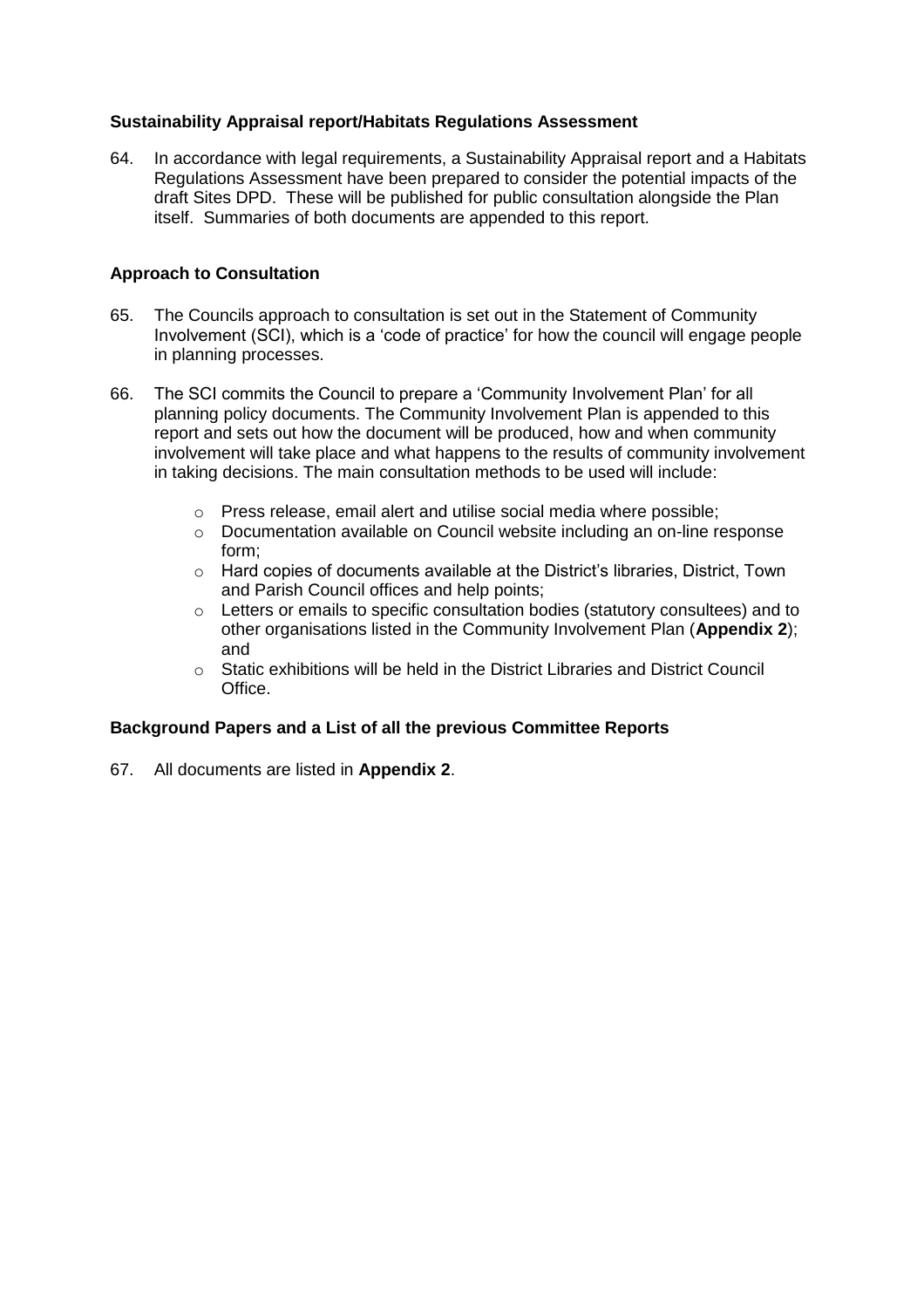## **Appendix 1: Changes to the Draft Sites DPD Following Scrutiny Committee Consideration**

The Scrutiny Committee requested the following clarifications:

- a) how access will be provided to Site SA13: Land East of Keymer Road and South of Folders Lane, Burgess Hill. Officers have subsequently amended text in Policy SA13 to make this clear;
- b) the need for collaborative work with Tandridge District Council and both Surrey and West Sussex County Councils regarding highways and junction improvements in connection with Site SA 19: Land South of Crawley Down Road, Felbridge. Officers have subsequently amended text in Policy SA19 to make this clear; and
- c) how biodiversity net gain will be measured. Appendix C of the draft Sites DPD has been amended to make this clear.

These changes are shown as track changes in the attached draft Sites DPD.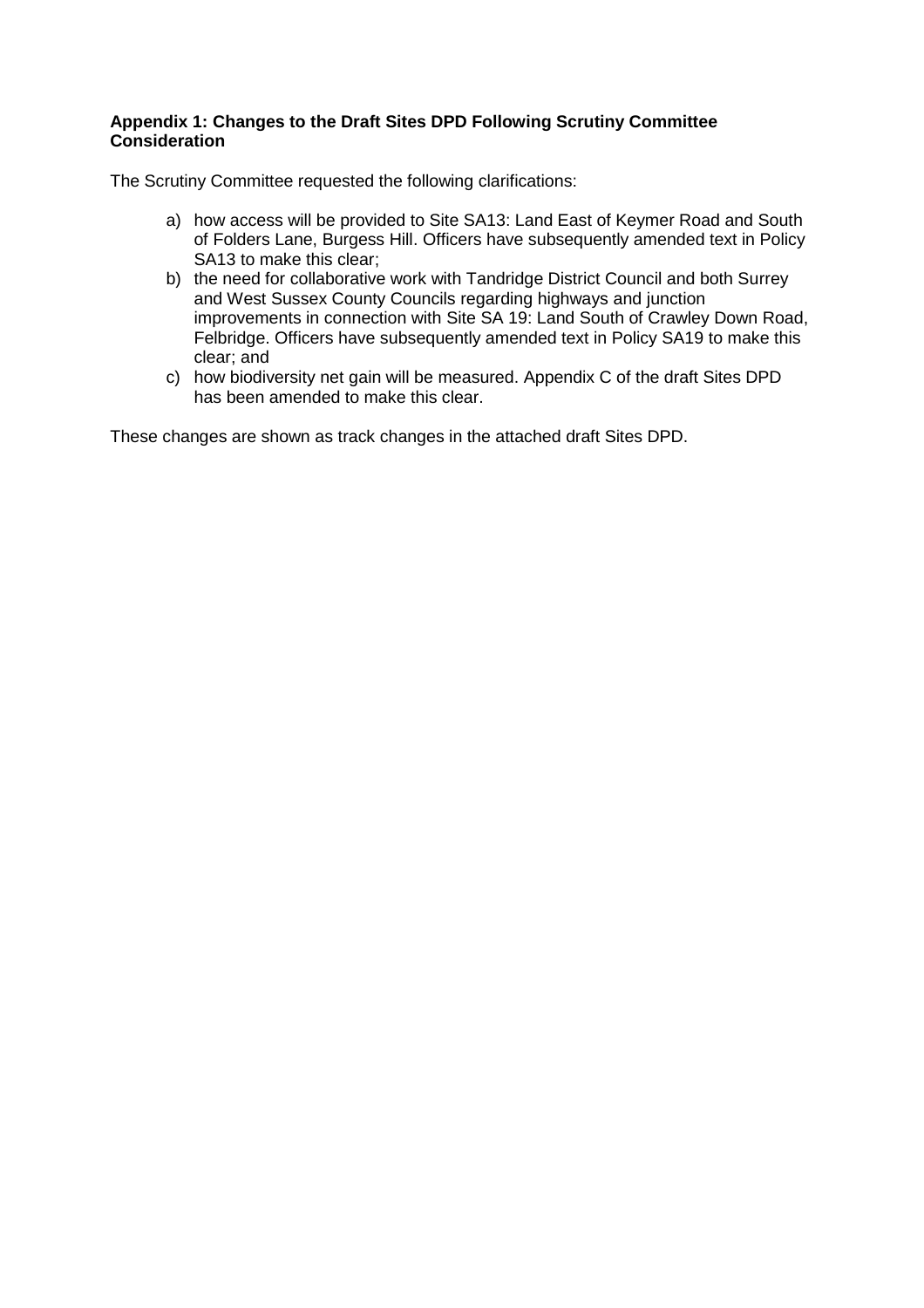## **Appendix 2: List of Documentation**

## **List of Documents provided by post (and available online)**

- 1. Draft 'Preferred Options' Site Allocations Development Plan Document (DPD)
- 2. Sustainability Appraisal Report (SA) Non-Technical Summary
- 3. Habitats Regulations Assessment (HRA) Non-Technical Summary

**List of Background Documents available in Members Room and online at: [https://www.midsussex.gov.uk/planning-building/development-plan](https://www.midsussex.gov.uk/planning-building/development-plan-documents/#topic-site-allocations-document)[documents/#topic-site-allocations-document](https://www.midsussex.gov.uk/planning-building/development-plan-documents/#topic-site-allocations-document)**

- 1. Sustainability Appraisal Report (SA)
- 2. Habitats Regulations Assessment Report (HRA)

**List of Evidence Base Material available in Members Room and Online at [https://www.midsussex.gov.uk/planning-building/development-plan](https://www.midsussex.gov.uk/planning-building/development-plan-documents/#topic-site-allocations-document)[documents/#topic-site-allocations-document](https://www.midsussex.gov.uk/planning-building/development-plan-documents/#topic-site-allocations-document)**

- 1. Transport Assessment Non-Technical Summary
- 2. Air Quality Assessment Non-Technical Summary
- 3. Site Selection (Housing Sites) Paper 3
- 4. Site Selection (Employment Sites) Paper 4
- 5. Draft Infrastructure Delivery Plan (IDP)
- 6. Community Involvement Plan
- 7. Equality Impacts Assessment (EqIA)
- 8. Windfall Sites Update Note
- 9. Transport Assessment Report
- 10. Air Quality Assessment Report
- 11. Viability Assessment Report

**Previous Committee Reports relating to the Draft Sites DPD are also available online at:<http://midsussex.moderngov.co.uk/ieDocHome.aspx?Categories>**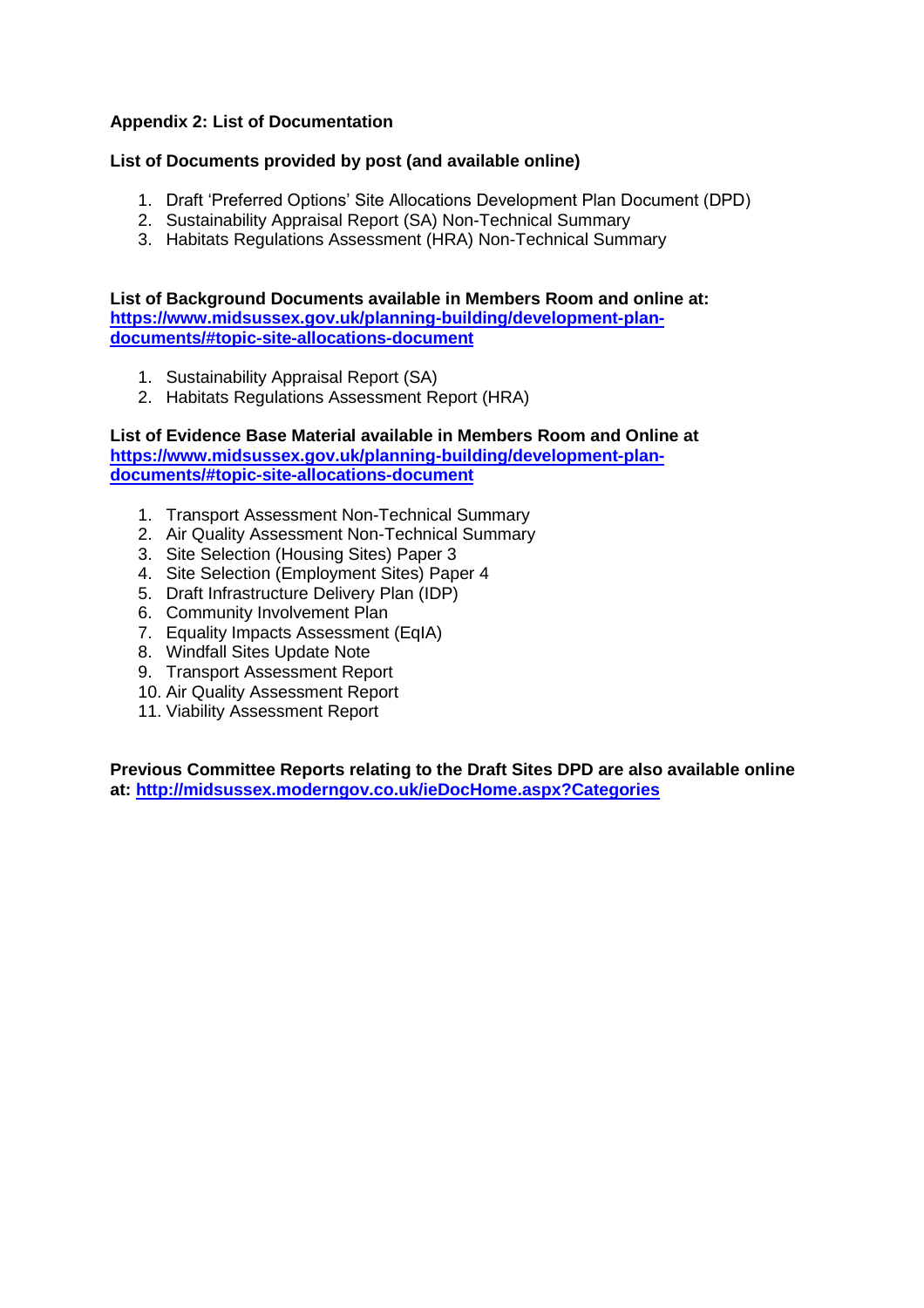| <b>Selection</b><br><b>Stage</b> | <b>Description</b>                                                                                                                                                                                                                                                                                                                                                                                                                                                                                             | No. of<br>No. of<br><b>Sites</b><br><b>Sites</b> |                          | <b>Reference</b>                 |  |
|----------------------------------|----------------------------------------------------------------------------------------------------------------------------------------------------------------------------------------------------------------------------------------------------------------------------------------------------------------------------------------------------------------------------------------------------------------------------------------------------------------------------------------------------------------|--------------------------------------------------|--------------------------|----------------------------------|--|
|                                  |                                                                                                                                                                                                                                                                                                                                                                                                                                                                                                                |                                                  | that<br>meet<br>criteria |                                  |  |
| 1                                | <b>Call for Sites &amp; Preparation of SHELAA</b>                                                                                                                                                                                                                                                                                                                                                                                                                                                              | 241                                              | 233                      | <b>SHELAA &amp;</b>              |  |
|                                  | Call for sites – notification of sites to Council<br>$\bullet$<br>from land owners, site promoters and<br>interested parties<br>Identify pool of 'potential' development sites<br>$\bullet$<br>based on high level assessment of<br>'suitability, availability and achievability'.                                                                                                                                                                                                                             |                                                  |                          | <b>Site Selection</b><br>Paper 1 |  |
| $\mathbf{2}$                     | <b>High Level Assessment</b>                                                                                                                                                                                                                                                                                                                                                                                                                                                                                   | 233                                              | 142                      | <b>Site Selection</b>            |  |
|                                  | High Level assessment to test conformity<br>$\bullet$<br>with the District Plan Strategy, in particular:<br>If sites are located more than 150 m<br>$\circ$<br>from existing settlement and so<br>deemed to be located in open<br>countryside<br>If sites are of a significant scale in<br>$\circ$<br>relation to the Settlement Hierarchy<br>and indicative housing requirements<br>for individual settlements and so<br>may be more suited for<br>consideration through a future Local<br><b>Plan Review</b> |                                                  |                          | Paper 1                          |  |
| 3                                | <b>Detailed Assessment</b>                                                                                                                                                                                                                                                                                                                                                                                                                                                                                     | 142                                              | 47                       | <b>Site Selection</b>            |  |
|                                  | Detailed Assessment against a range of 17<br>$\bullet$<br>assessment criteria<br>Fact Check - consultation with Site<br>$\bullet$<br>Promoters to fact check key assessment<br>findings or assumptions                                                                                                                                                                                                                                                                                                         |                                                  |                          | Paper <sub>2</sub>               |  |
| 4                                | <b>Detailed Evidence Testing</b>                                                                                                                                                                                                                                                                                                                                                                                                                                                                               | 47                                               | 23                       | <b>Site Selection</b>            |  |
|                                  | Additional site filter/ refinement incorporating<br>$\bullet$<br><b>Sustainability Appraisal of sites at</b><br>Settlement level<br>Consultation with Key Stakeholders,<br>$\bullet$<br><b>Infrastructure Providers and Specialist</b><br><b>Officers</b><br>Consideration of additional Technical<br>$\bullet$<br>Evidence (Transport, Air Quality, HRA,<br>Viability)<br>Refine shortlisted sites and identify<br>Reasonable Alternative Options to inform<br><b>Sustainability Appraisal</b>                |                                                  |                          | Paper 3                          |  |
| 5                                | <b>Identify Preferred Option</b>                                                                                                                                                                                                                                                                                                                                                                                                                                                                               | 22                                               |                          |                                  |  |

# **Appendix 3: MSDC Site Allocations Document Site Selection Methodology**